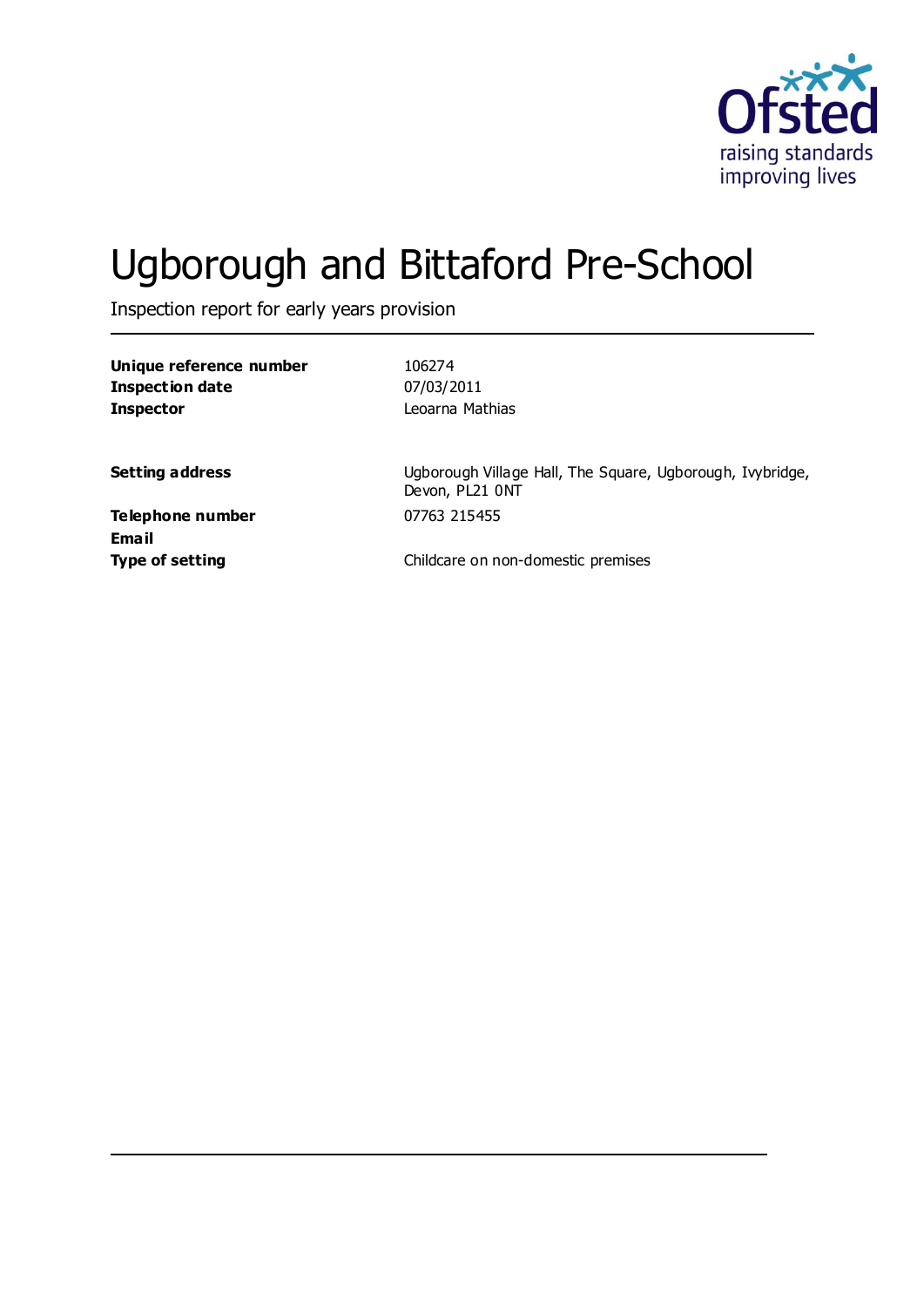The Office for Standards in Education, Children's Services and Skills (Ofsted) regulates and inspects to achieve excellence in the care of children and young people, and in education and skills for learners of all ages. It regulates and inspects childcare and children's social care, and inspects the Children and Family Court Advisory Support Service (Cafcass), schools, colleges, initial teacher training, work-based learning and skills training, adult and community learning, and education and training in prisons and other secure establishments. It assesses council children's services, and inspects services for looked after children, safeguarding and child protection.

If you would like a copy of this document in a different format, such as large print or Braille, please telephone 0300 123 1231, or email enquiries@ofsted.gov.uk.

You may copy all or parts of this document for non-commercial educational purposes, as long as you give details of the source and date of publication and do not alter the information in any way.

T: 0300 123 1231 Textphone: 0161 618 8524 E: enquiries@ofsted.gov.uk W: [www.ofsted.gov.uk](http://www.ofsted.gov.uk/)

© Crown copyright 2011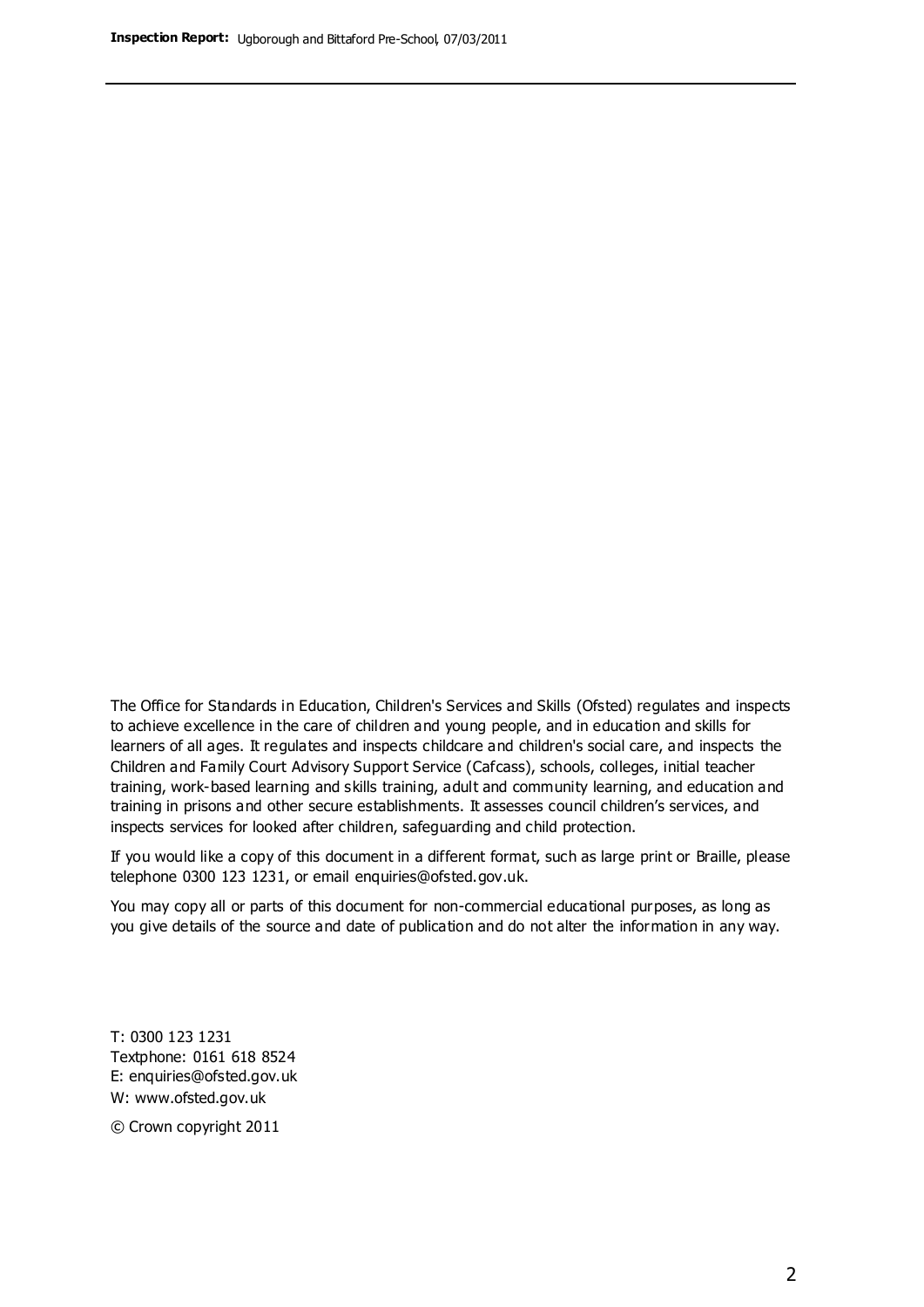### **Introduction**

This inspection was carried out by Ofsted under Sections 49 and 50 of the Childcare Act 2006 on the quality and standards of the registered early years provision. 'Early years provision' refers to provision regulated by Ofsted for children from birth to 31 August following their fifth birthday (the early years age group). The registered person must ensure that this provision complies with the statutory framework for children's learning, development and welfare, known as the *Early* Years Foundation Stage.

The provider must provide a copy of this report to all parents with children at the setting where reasonably practicable. The provider must provide a copy of the report to any other person who asks for one, but may charge a fee for this service (The Childcare (Inspection) Regulations 2008 regulations 9 and 10).

Please see our website for more information about each childcare provider. We publish inspection reports, conditions of registration and details of complaints we receive where we or the provider take action to meet the requirements of registration.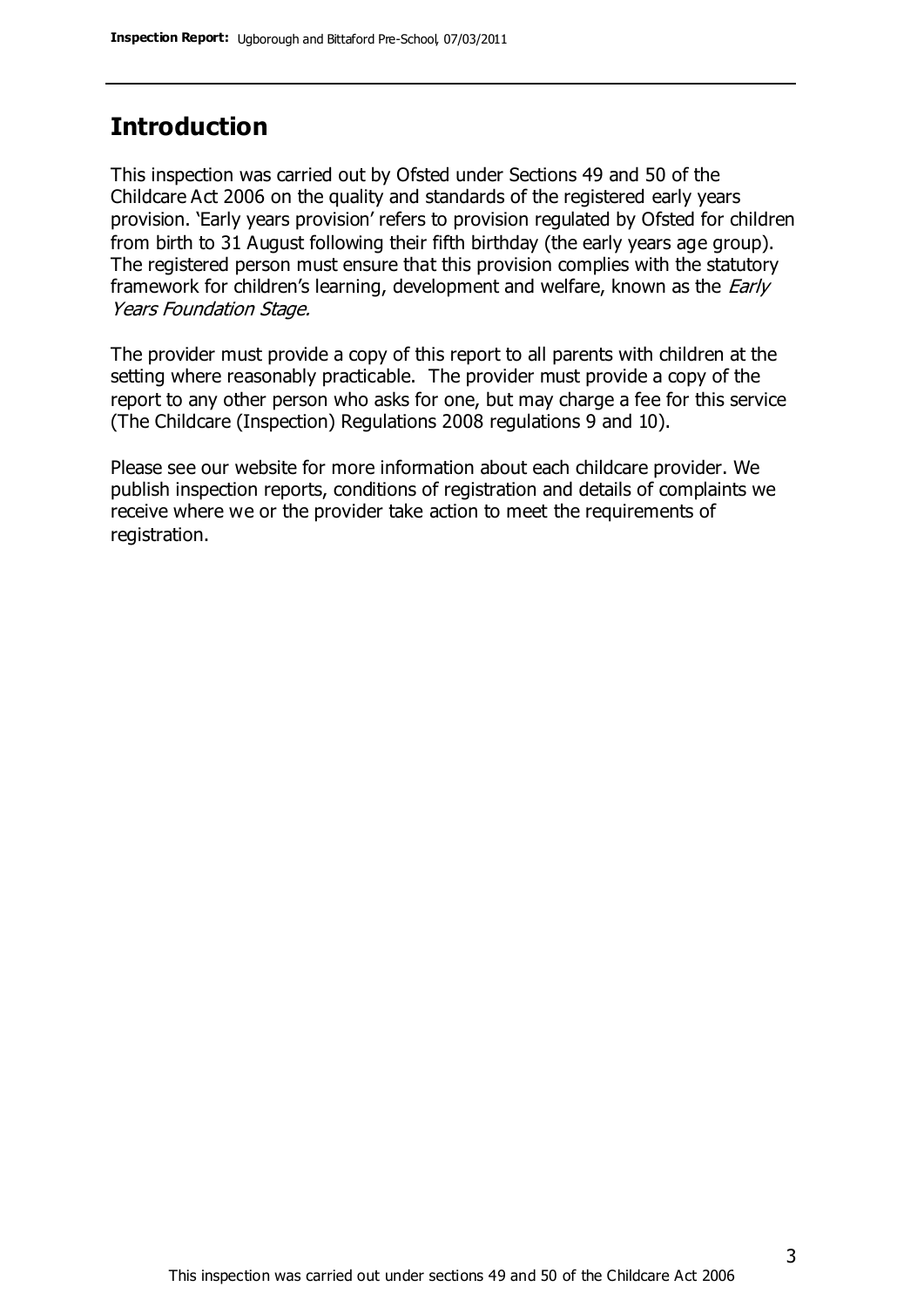### **Description of the setting**

Ugborough and Bittaford Pre-School (formerly Ugborough Under Fives) opened in 1994. It is held in the main room of the Village Hall. The group use the playground of the neighbouring primary school for outside play. Children attend from the local community and surrounding areas.

The group is registered on the Early Years Register and may care for no more than twenty children at any one time. The group is open Monday, Tuesday, Thursday and Friday from 9.00am to 12:45pm, and on Wednesdays from 9.00am until 2.00pm. On Mondays children preparing to begin school receive extra support, which includes visits to the reception class in Ugborough Primary School. At present there are 22 children enrolled, all of whom are in the early years age group. Children with special educational needs and/or disabilities and English as an additional language can be supported. The group is run by a voluntary committee, and currently employs four staff; one holds Early Years Professional Status, a further two hold a level three qualification and the remaining member is working towards a level three qualification.

### **The overall effectiveness of the early years provision**

Overall the quality of the provision is outstanding.

The particularly able staff team and enthusiastic voluntary committee have worked very hard to create a delightful learning environment for the children in their community. Children are fully engaged throughout the session, as planning for activities carefully tracks their individual interests and capabilities, and adults are highly skilled at entering into children's worlds and extending their play in meaningful ways. A strong vision for the future of the group is held by all, and the ongoing professional development of the whole team is very much promoted through training and other measures. There are close working relationships with the families of cared-for children, and genuine partnerships with other providers and outside professionals so that children enjoy high levels of continuity of care, and any particular needs are quickly met.

### **What steps need to be taken to improve provision further?**

To further improve the high quality early years provision the registered person should consider:

exploring further ways to record and use reflections on adult practice to the benefit of children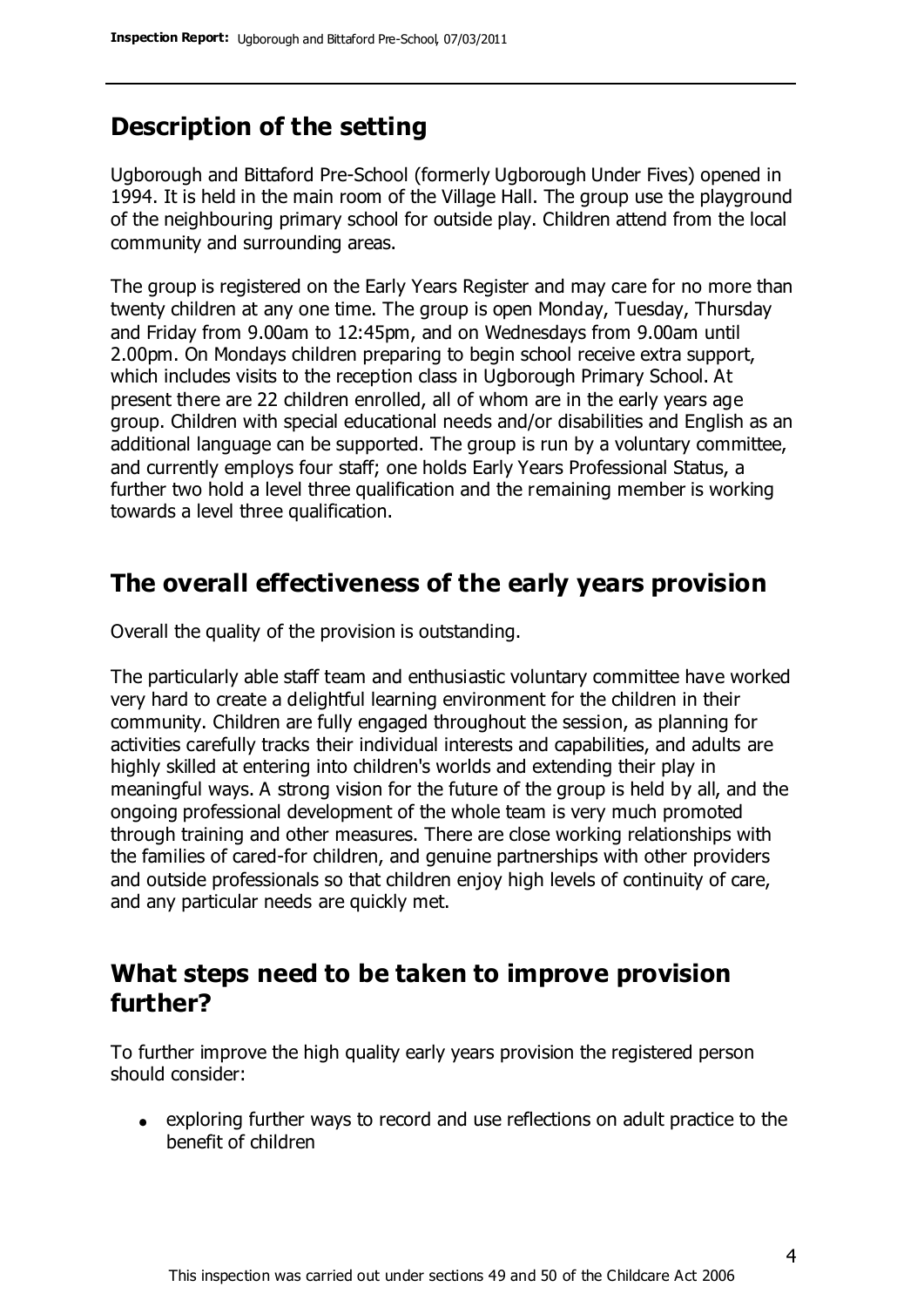### **The effectiveness of leadership and management of the early years provision**

Strong policies and procedures underpin the practice of the group in regard to their safeguarding responsibilities. Risk assessments are thorough and are regularly reviewed, as the team work closely with the village hall committee to ensure all aspects of safety are maintained. Staff supervise children closely at all times, and employ good strategies for managing safety as children walk to the local school or post office, for example. Staff also carry out their child protection responsibilities very well, ensuring that they attend regular, detailed update training and follow through any concerns with all relevant outside agencies.

The group benefits from both a settled, well-qualified and motivated staff team and an enthusiastic and dynamic committee. All hold a clear vision for the preschool, and are ambitious for the future, for example, with plans to extend opening hours and construct a new building. All adults involved in the group possess strong skills of self-evaluation, which are used to compile an ongoing action plan which is implemented promptly, bringing further benefits to children. For example, recent plans to improve the display of children's work have been actioned, thus allowing children further opportunities to take pride in, and reflect upon the learning within, recent pieces of work. At the same time, adults acknowledge that their systems for recording and using their reflections upon their own practice sometimes lack formality, recognising how changes to this process may bring further dividends to their charges. Appraisals are meaningful and regular, allowing staff to highlight training needs, which are then met in full. Staff are then able to share their learning amongst the team, so that children benefit continuously from the developing skills of their carers. For example, a recent opportunity to develop knowledge of schemas at the Pen Green Nursery allowed one staff member to illicit changes upon her return, across the staff team, that have enriched the children's play and learning experiences.

Parents enjoy excellent relationships with the staff caring for their children. They access detailed written and verbal feedback about how their child is progressing, as well as regular open days that provide extended opportunities to discuss their child's development, and to gain insight into how the group is run. They also respond to regular questionnaires about their satisfaction levels, the content of which is used to inform the ongoing action plans of the group. Beyond this, parents are encouraged to share children's achievements in the home on the group's 'Wow' board, further boosting children's self esteem and enabling parents to recognise their role in child's education. The staff team are similarly skilled at forging strong working partnerships with a range of outside professionals and with the neighbouring school in order to ensure that the full range of children's needs are met.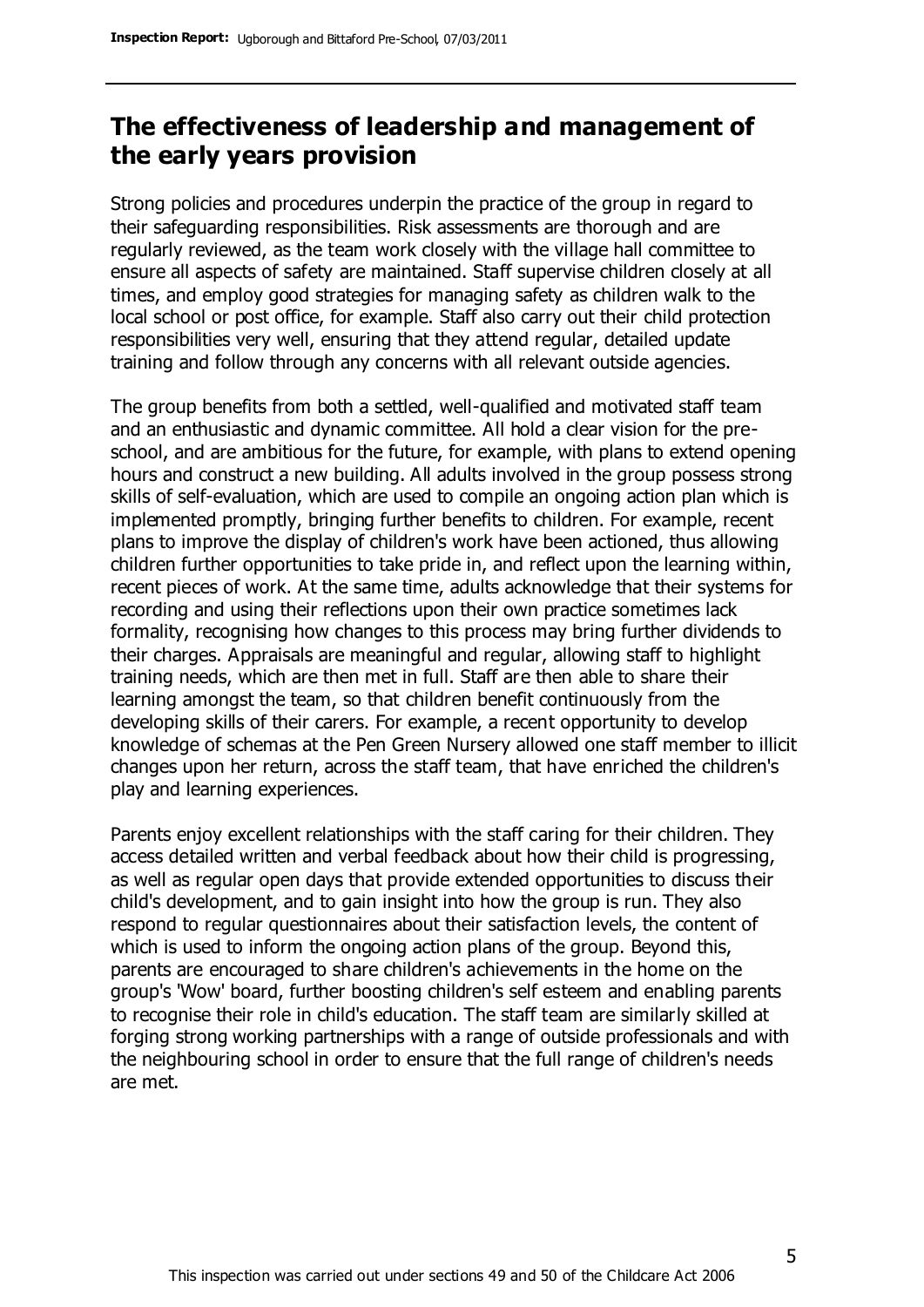### **The quality and standards of the early years provision and outcomes for children**

Children are making very good progress towards the early learning goals in all six areas of learning. Ably supported by a skilled and focused team of adults, children make the most of every learning opportunity and are frequently to be found concentrating for significant periods of time on their chosen activities, co-operating fully with their peers, and demonstrating genuine enjoyment of their learning. They are developing strong vocabularies, and delight in using books independently and as a group at story time, showing familiarity with a range of age appropriate stories, such as The Gruffallo. They are quickly learning to recognise their own names and other simple words in print, through the well-planned self-register as they arrive, the daily snack menu, and at other times throughout the session. They communicate well throughout their play, using language to share their thinking and their imaginative input, for example, as they talk about the cars they have made for superheroes to drive or the animals found in the rainforest. Number recognition and counting are routinely built into many parts of the session, and as such children are confident in their use. They count themselves at circle time, identify printed numbers correctly and can solve problems, for example, observing that they don't have enough fingers and thumbs to count up to fifteen. Children have frequent opportunities to learn about the world around them, using interesting equipment such as binoculars, cameras and weighing scales, as well as making purposeful use of information technology equipment that uses programs that promote their understanding across a number of areas of learning. Children also develop a sensitive awareness of other cultures, learning simple words from other languages, and celebrating the festivals of other societies as well as their own. An excellent range of resources enables children to give full flight to their imaginations as they play, and as adults are very familiar with each child's interests, they can organise resources so as to engage every child fully. Large blocks are used for many purposes, role play areas encourage extended periods of imaginative play and there are frequent opportunities to paint, draw and make across the week. Children relish opportunities to sing songs and recite nursery rhymes, showing familiarity with a broad range or traditional and contemporary songs and verses. Exploring sounds and noise with heuristic play items, such as pots and pans, is also encouraged. Similarly, children have regular opportunities to explore colour texture and taste through innovative activities, such as making 'scrambled snake' (scrambled eggs) on a camp fire stove, trying a range of Chinese foods and recording their preferences, and talking about the colours one might see in the rainforest.

Adults are very skilled at entering into children's worlds and effectively promoting their development, across the areas of learning, throughout the session. They bring their considerable training and knowledge to bear at all times, for example, by building on their detailed observations of what children do and targeting their support for them during fee play. For example, one child brings in a toy rabbit, and this prompts adults to provide the farmyard with different types of animal 'homes', and delightful discussions ensue. Assessment and observation of each child at the setting is thorough and regular, and this vital information is used to excellent effect as adults plan future activities that are tailored to enable each child to make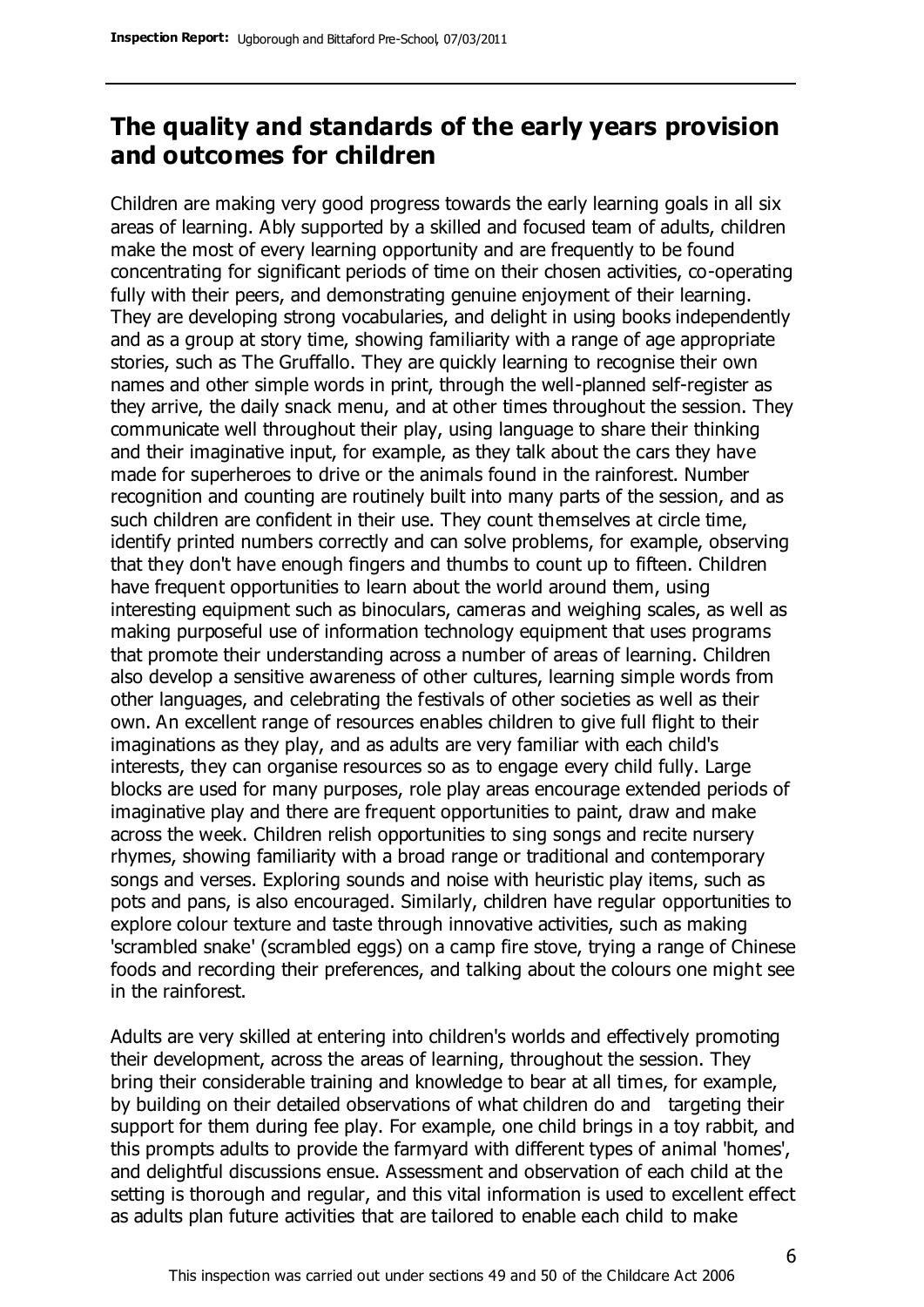further progress. Beyond this, the team share information about their key children with each other during weekly email discussions and very regular meetings, thus ensuring that all adults in the setting are aware of every child's current areas of interest or particular challenges. During these exchanges adults also reflect on their own input, seeking feedback from their colleagues so as to contribute the clear cycle of continuous improvement that defines the group's ethos.

Creating an inclusive setting a clear priority for the staff team. They have overcome the limitations of a shared use building to create a learning environment that enables all to fully participate. Staff are skilled at supporting children with any emerging Special Educational Needs and / or physical disabilities, completing regular training in this area. Staff also employ strategies that enable children to give of their best, and thus incidents of challenging behaviour are rare and sensitively managed. As a result, children are free to concentrate on their skills development and learning through meaningful play, and are further supported in this as they attend regular sessions with the Foundation Stage class of the neighbouring school, which in turns smoothes their transition to school in a most effective way.

Documentation which underpins the maintenance of children's good health is kept in very good order, and high levels of hygiene are promoted throughout the setting. Children know how to wash their hands after toileting, and why this matters. Well planned and managed snack times allow children to be involved in the preparation of their own food, talking about what is healthy as they do so. They are also learning to manage their own safety and welfare, encouraged as they are to think about what clothes they need to put on for outside play, how to walk safely from the group to the school, and learning about keeping safe from relevant visitors to the group, such as community policy officers or fire service men and women. They also participate in daily risk assessments for the group within the building, and can identify emergency exits and hazards that need remedying, as a result.